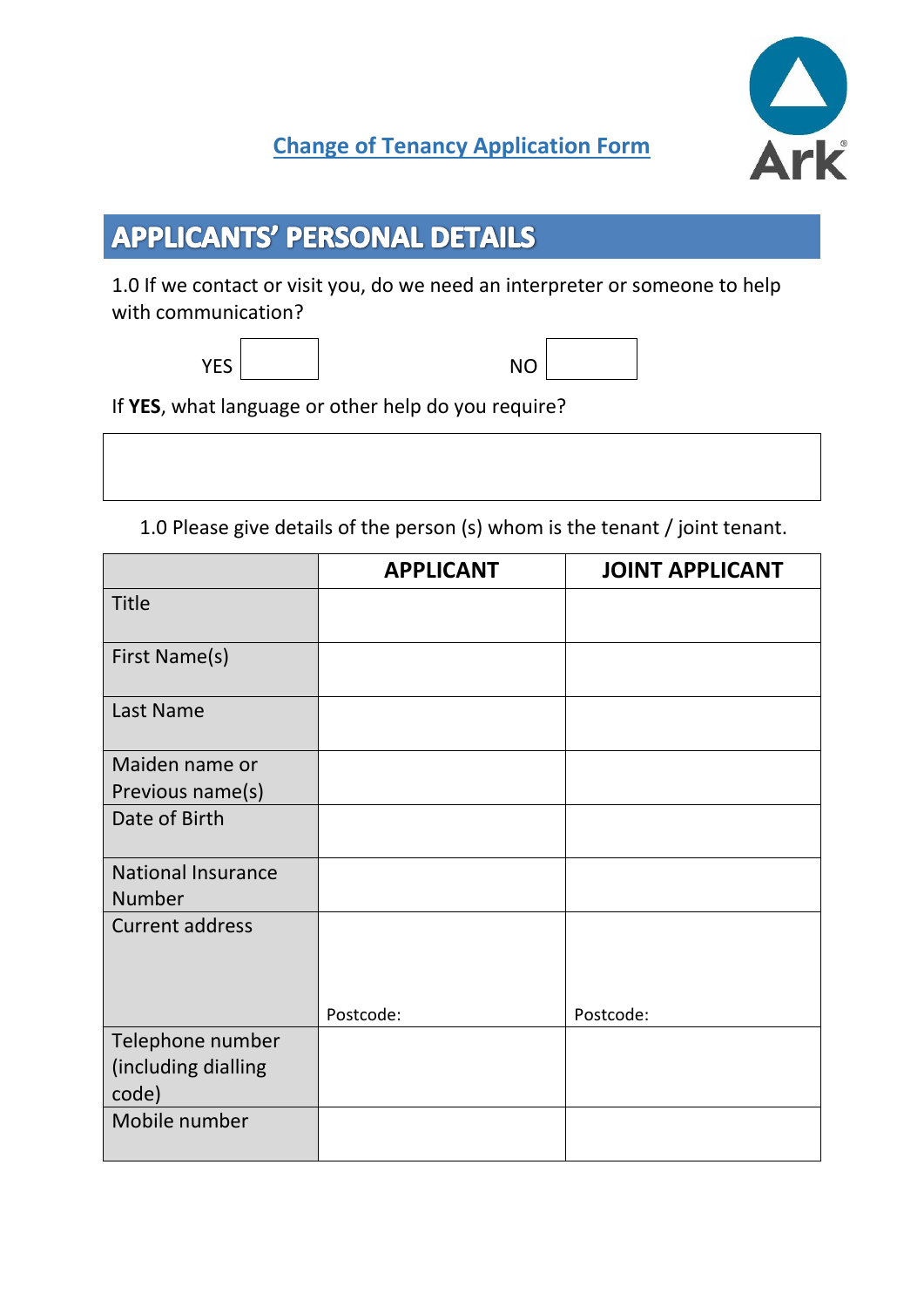| E-mail address            |  |  |
|---------------------------|--|--|
| Relationship to applicant |  |  |

3.0 Under the Housing (Scotland) Act 2014, the Asylum and Immigration Act 2004, and the Immigration (EEA) Regulations 2015, local authorities are required to establish whether a person qualifies for public assistance. Please complete the following sections, providing **written confirmation** where applicable:

|                                                                                                                                      | <b>APPLICANT</b> | <b>JOINT APPLICANT</b> |
|--------------------------------------------------------------------------------------------------------------------------------------|------------------|------------------------|
| Is a UK resident                                                                                                                     | YES / NO         | YES / NO               |
| If NO, do you have indefinite<br>leave to remain in the UK?                                                                          | YES / NO         | YES / NO               |
| Do you have limited leave to<br>remain in the UK?                                                                                    | YES / NO         | YES / NO               |
| Do you have refugee status in<br>the UK?                                                                                             | YES / NO         | YES / NO               |
| Do you have humanitarian or<br>discretionary leave to remain?                                                                        | YES / NO         | YES / NO               |
| Do you have any restrictions<br>on your recourse to public<br>funds?                                                                 | YES / NO         | YES / NO               |
| Are you a national of one of<br>the EEA countries and a<br>qualified person? ie. a worker,<br>self employed, job seeker,<br>student? | YES / NO         | YES / NO               |
| Are you the spouse or civil<br>partner of a qualified person<br>from one of the above listed<br>EEA countries?                       | YES / NO         | YES / NO               |
| Staying in the UK on any kind<br>of VISA?                                                                                            | YES / NO         | YES / NO               |

4.0 Are you or anyone on this application required to be **REGISTERED** with the **POLICE** under the **SEXUAL OFFENCES ACT 2003**?

| <b>YES</b> | <b>NO</b> |  |
|------------|-----------|--|
|            |           |  |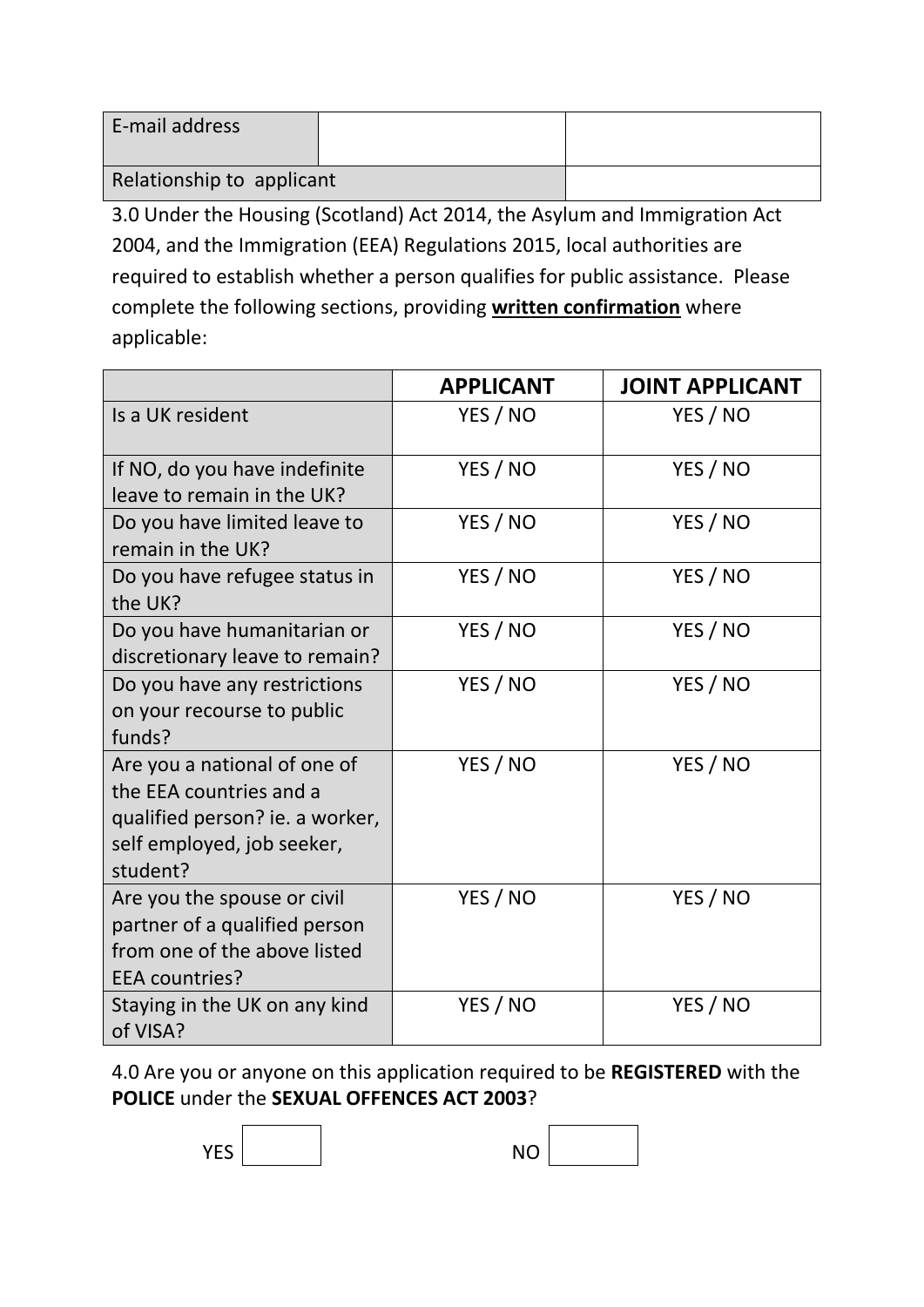#### If **YES**, please give the full name of the person(s).

5.0 Please tell us if any of the following apply to you, or anyone on this application.

|                                 | <b>APPLICANT</b> | <b>JOINT APPLICANT</b> |
|---------------------------------|------------------|------------------------|
| Employed by ARK in the past 12  | YES / NO         | YES / NO               |
| months                          |                  |                        |
| Is related to or friends with a | YES / NO         | YES / NO               |
| member of staff working with    |                  |                        |
| ARK.                            |                  |                        |
| Is related to or friends with a | YES / NO         | YES / NO               |
| Board member                    |                  |                        |

If **YES**, please provide details below.

| ARK Staff/ Board Member name | Relationship to you |
|------------------------------|---------------------|
|                              |                     |
|                              |                     |
|                              |                     |
|                              |                     |
|                              |                     |
|                              |                     |
|                              |                     |
|                              |                     |
|                              |                     |
|                              |                     |
|                              |                     |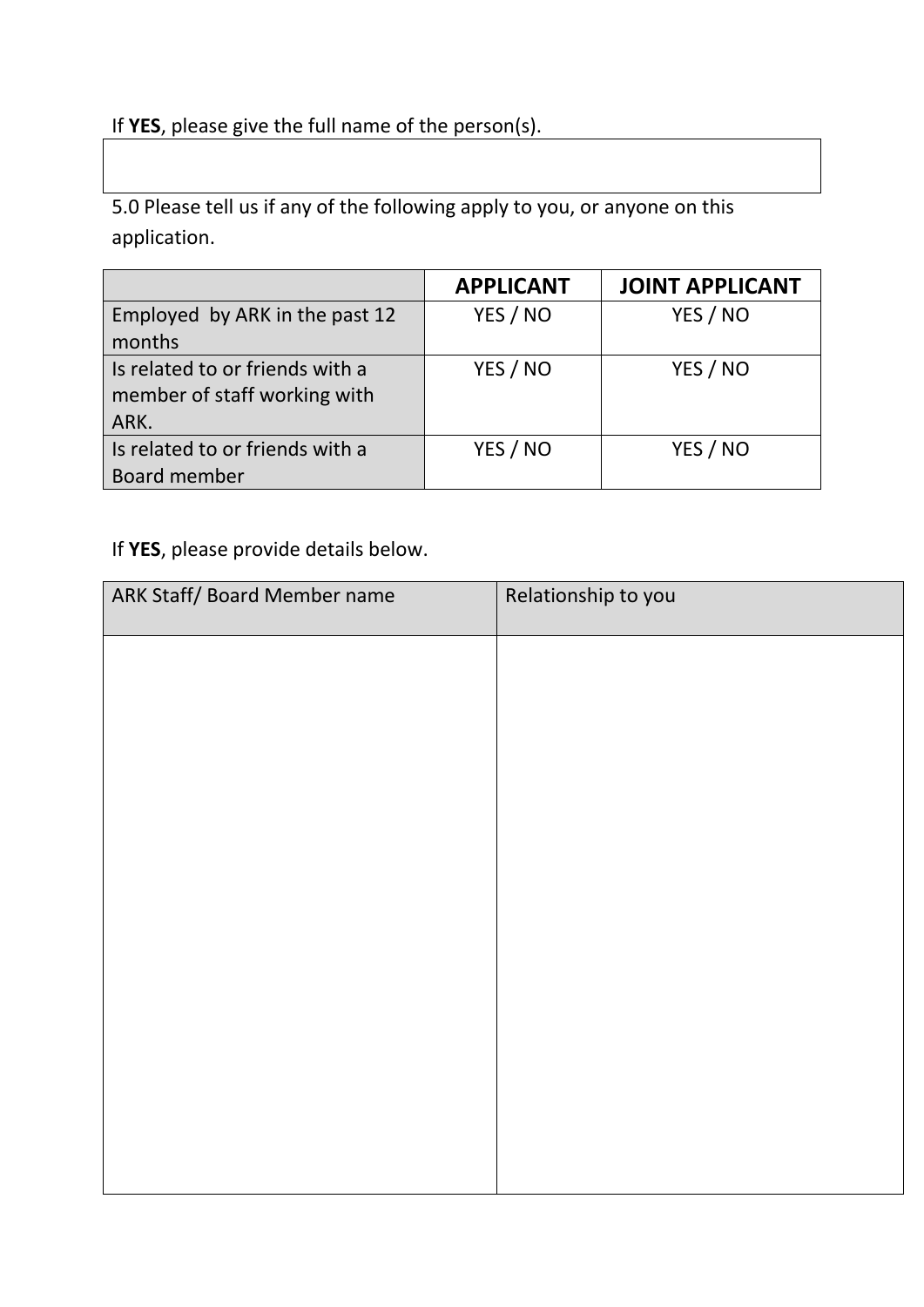## 6.0 Type of change: (see notes on page 11)

|                                                           | <b>Tick one box</b> |
|-----------------------------------------------------------|---------------------|
| 1. From single to joint                                   |                     |
| 2. From joint to single                                   |                     |
| 3. Assignation (passing the tenancy to someone else)      |                     |
| 4. Succeeding to the tenancy following the tenant's death |                     |

7.0 Please provide details of the person applying for a change of tenancy.

| <b>Title</b>                                  |  |
|-----------------------------------------------|--|
| First Name(s)                                 |  |
| Last Name                                     |  |
| Maiden name or Previous<br>name(s)            |  |
| Date of Birth                                 |  |
| <b>National Insurance Number</b>              |  |
| Telephone number (including<br>dialling code) |  |
| Mobile number                                 |  |
| E-mail address                                |  |
| Relationship to applicant                     |  |
| Date moved to this address                    |  |
| <b>Current address</b>                        |  |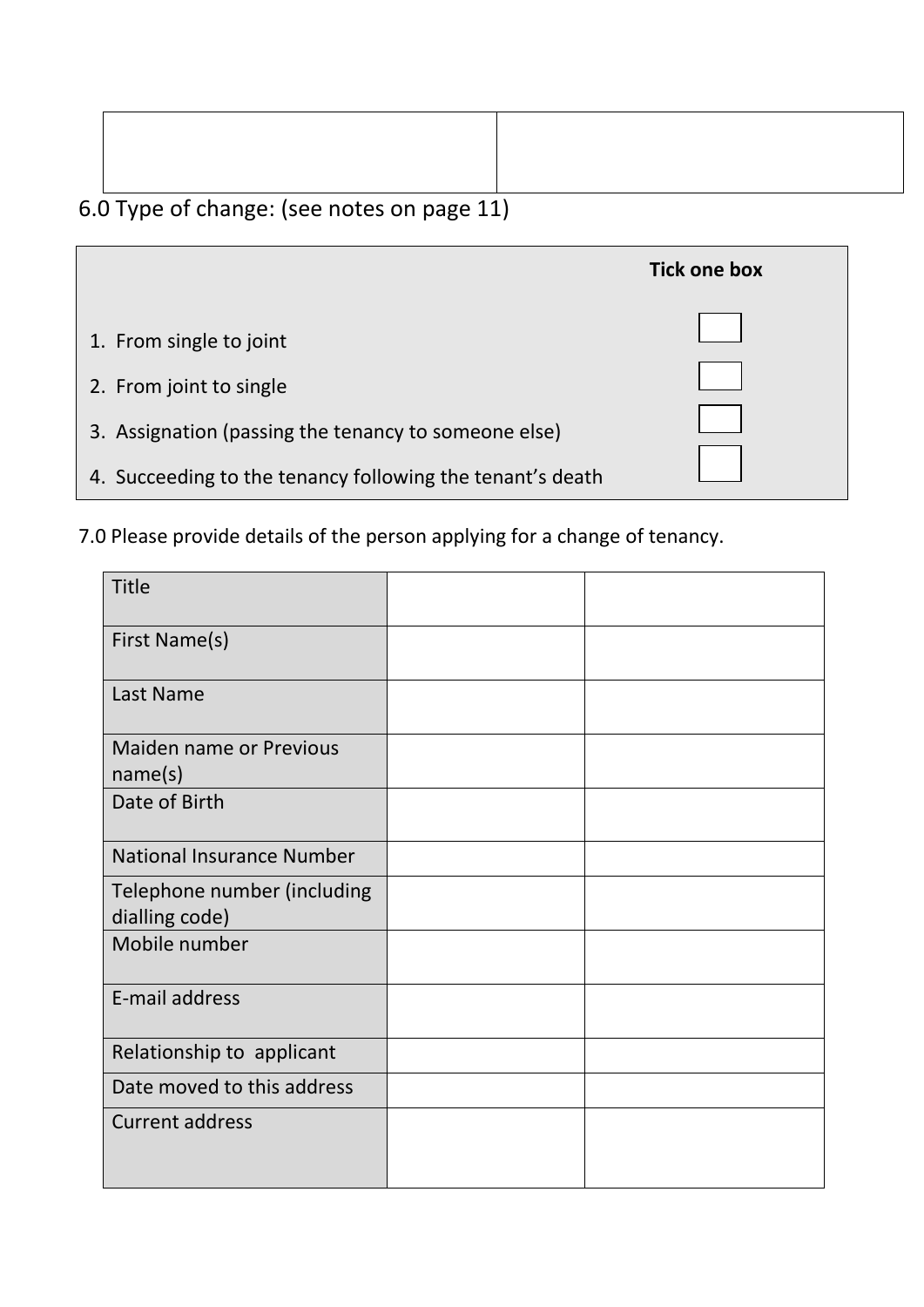| $\overline{\phantom{a}}$<br>. .<br>υJ<br>icouc. | -<br>.Jude: |
|-------------------------------------------------|-------------|
|                                                 |             |

8.0 For those completing Section 7 above if you have lived at your current address for less than **THREE** years please tell us where else you have lived. We need **THREE** years address history.

| <b>Dates</b>              | To:<br>From: |
|---------------------------|--------------|
| Address                   |              |
|                           |              |
|                           | Postcode:    |
| Name of person(s) on the  |              |
| tenancy                   |              |
| Landlord's Name           |              |
| Landlord's Address        |              |
| Reason for tenancy ending |              |

| <b>Dates</b>              | From:     | To: |
|---------------------------|-----------|-----|
| Address                   |           |     |
|                           | Postcode: |     |
| Name of person(s) on the  |           |     |
| tenancy                   |           |     |
| Landlord's Name           |           |     |
| Landlord's Address        |           |     |
| Reason for tenancy ending |           |     |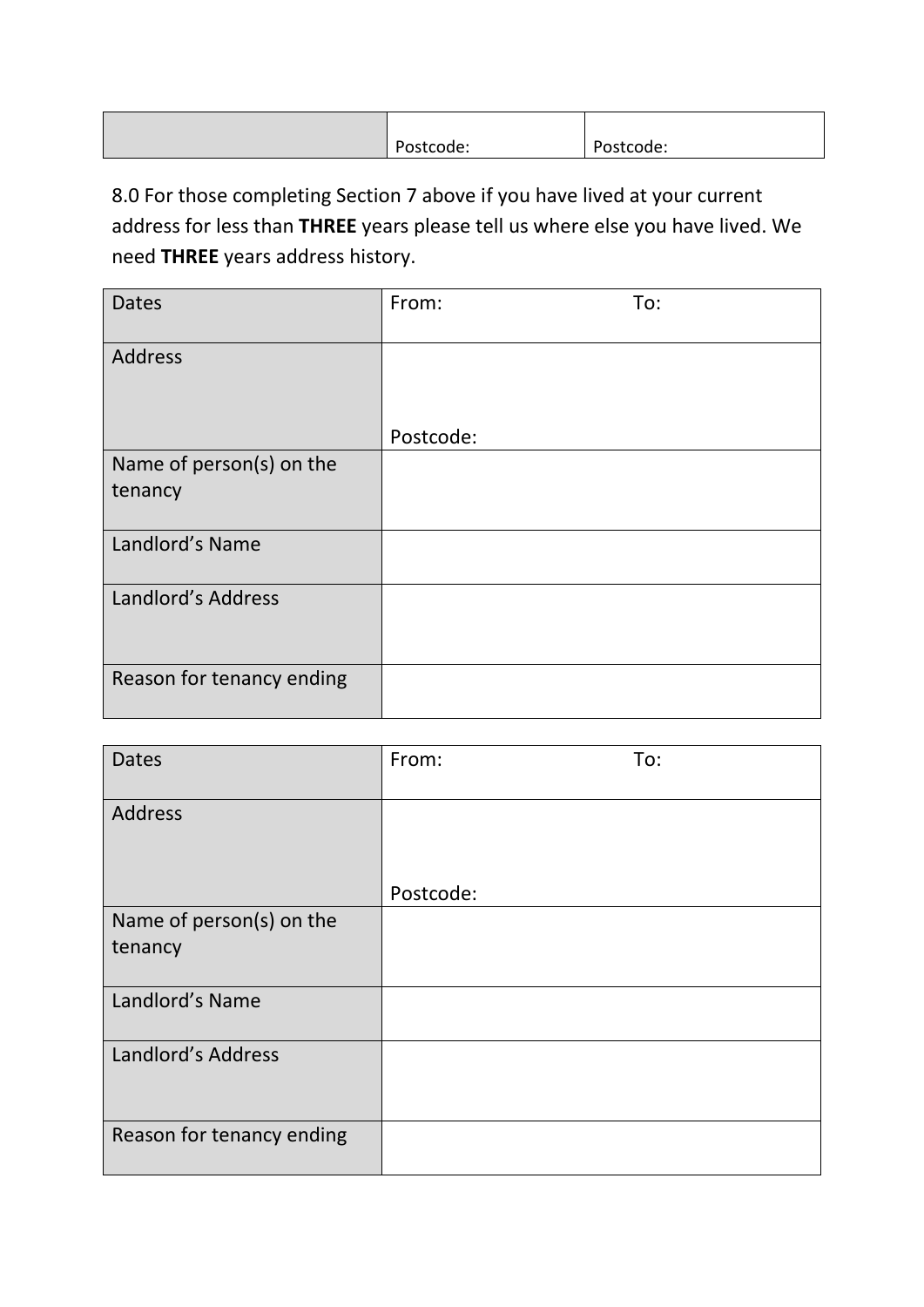| <b>Dates</b>              | From:     | To: |
|---------------------------|-----------|-----|
| Address                   |           |     |
|                           |           |     |
|                           | Postcode: |     |
| Name of person(s) on the  |           |     |
| tenancy                   |           |     |
| Landlord's Name           |           |     |
| Landlord's Address        |           |     |
| Reason for tenancy ending |           |     |

Please continue on an extra sheet if necessary.

9.0 Please give details of all the people who will live with you. Please include any children whom you have access arrangements for.

| Name | Relationship | Date of | Sex | Does this | Child    |
|------|--------------|---------|-----|-----------|----------|
|      | to you       | birth   |     | person    | access   |
|      |              |         |     | live with |          |
|      |              |         |     | you now   |          |
|      |              |         |     |           |          |
|      |              |         |     | Yes / No  |          |
|      |              |         |     |           | Yes / No |
|      |              |         |     |           |          |
|      |              |         |     |           |          |
|      |              |         |     |           |          |
|      |              |         |     |           |          |
|      |              |         |     |           |          |
|      |              |         |     |           |          |
|      |              |         |     |           |          |
|      |              |         |     |           |          |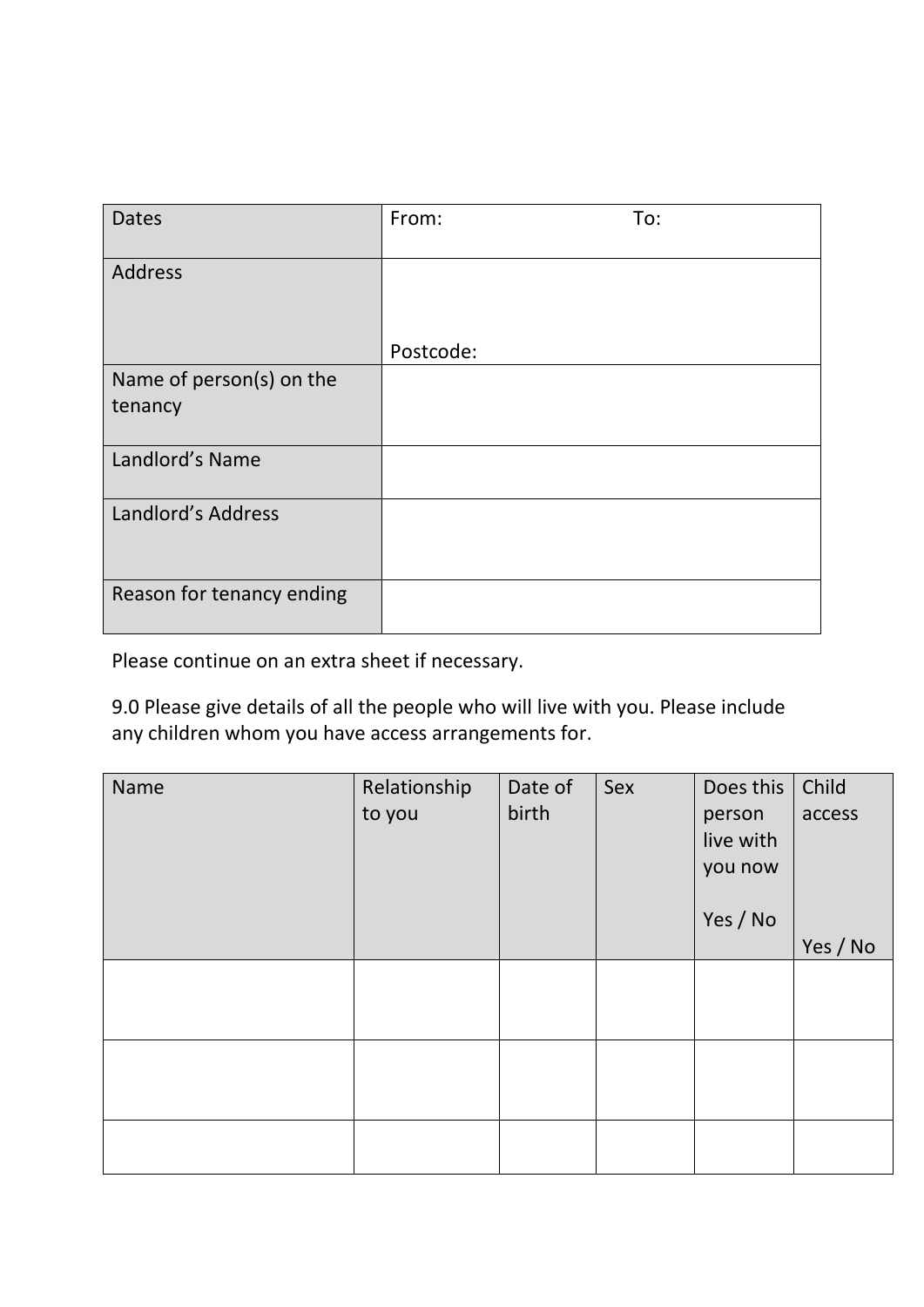10.0 Please tell us why you are applying for this change of tenancy. Please give us as much information as possible.

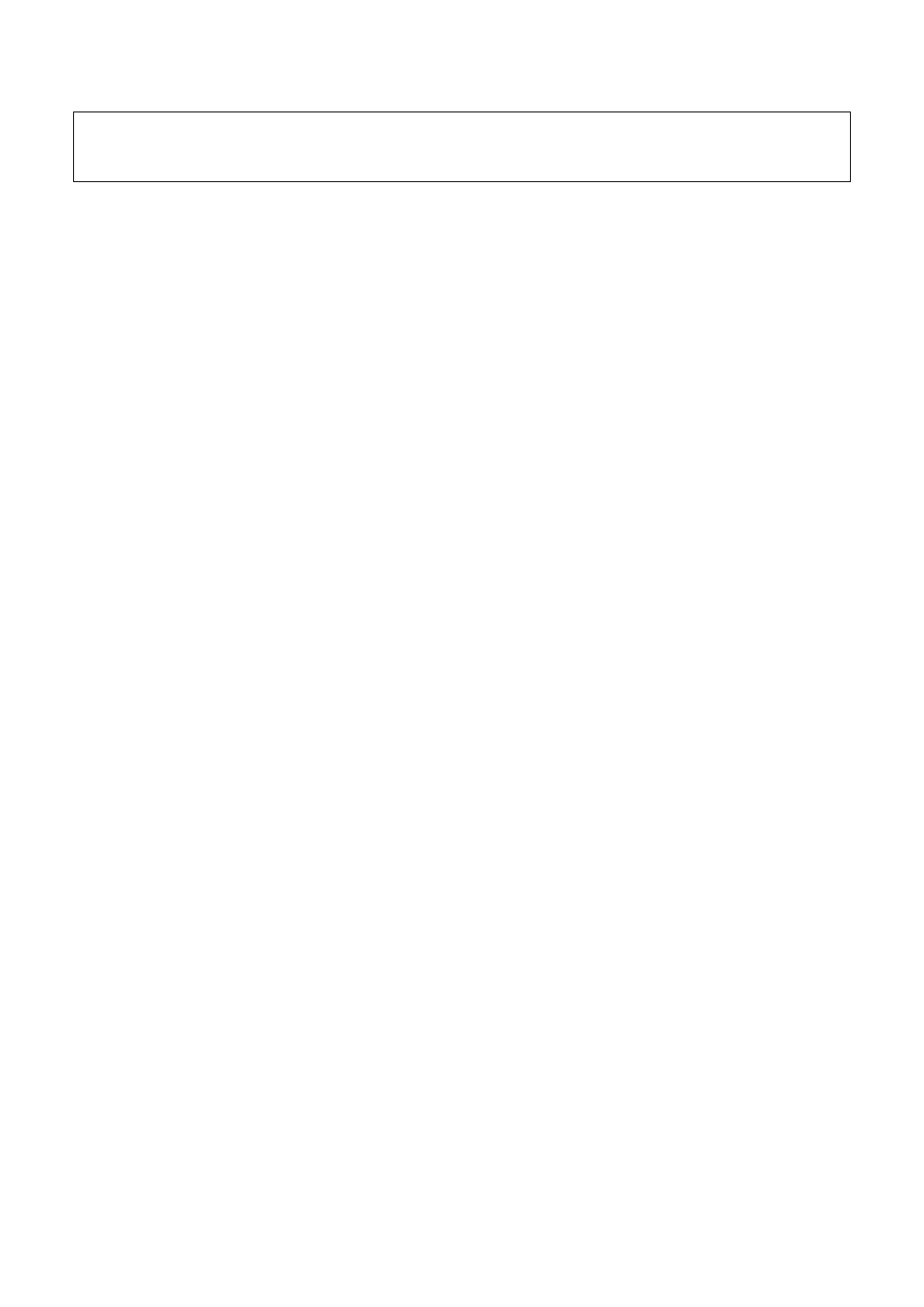11.0 Under the Housing (Scotland) Act 2014, the Asylum and Immigration Act 2004, and the Immigration (EEA) Regulations 2015, local authorities are required to establish whether a person qualifies for public assistance. Please complete the following sections, providing **written confirmation** where applicable:

|                                                                                                                                      | <b>APPLICANT</b> | <b>JOINT APPLICANT</b> |
|--------------------------------------------------------------------------------------------------------------------------------------|------------------|------------------------|
| Is a UK resident                                                                                                                     | YES / NO         | YES / NO               |
| If NO, do you have indefinite<br>leave to remain in the UK?                                                                          | YES / NO         | YES / NO               |
| Do you have limited leave to<br>remain in the UK?                                                                                    | YES / NO         | YES / NO               |
| Do you have refugee status in<br>the UK?                                                                                             | YES / NO         | YES / NO               |
| Do you have humanitarian or<br>discretionary leave to remain?                                                                        | YES / NO         | YES / NO               |
| Do you have any restrictions<br>on your recourse to public<br>funds?                                                                 | YES / NO         | YES / NO               |
| Are you a national of one of<br>the EEA countries and a<br>qualified person? ie. a worker,<br>self employed, job seeker,<br>student? | YES / NO         | YES / NO               |
| Are you the spouse or civil<br>partner of a qualified person<br>from one of the above listed<br>EEA countries?                       | YES / NO         | YES / NO               |
| Staying in the UK on any kind<br>of VISA?                                                                                            | YES / NO         | YES / NO               |

12.0 Are you or anyone on this application required to be **REGISTERED** with the **POLICE** under the **SEXUAL OFFENCES ACT 2003**?

| $\overline{\phantom{a}}$ |  |  |  |
|--------------------------|--|--|--|
|                          |  |  |  |
|                          |  |  |  |
|                          |  |  |  |
|                          |  |  |  |
|                          |  |  |  |
|                          |  |  |  |
|                          |  |  |  |
|                          |  |  |  |
|                          |  |  |  |
|                          |  |  |  |
|                          |  |  |  |
|                          |  |  |  |
|                          |  |  |  |

If **YES**, please give the full name of the person(s).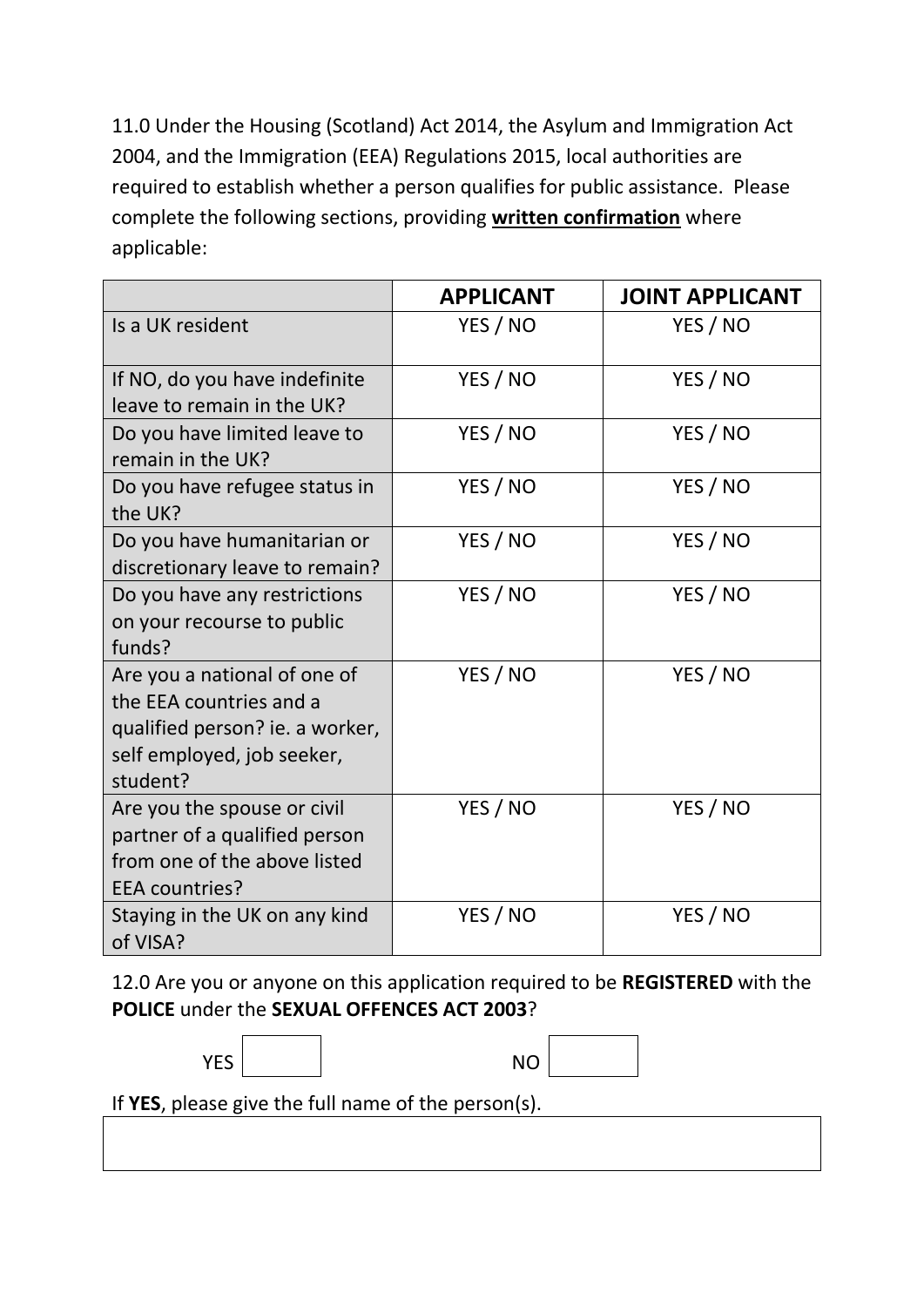13.0 Please tell us if any of the following apply to you, or anyone on this application.

|                                                                 | <b>APPLICANT</b> | <b>JOINT APPLICANT</b> |
|-----------------------------------------------------------------|------------------|------------------------|
| Employed by ARK in the past 12                                  | YES / NO         | YES / NO               |
| months                                                          |                  |                        |
| Is related to or friends with a<br>member of staff working with | YES / NO         | YES / NO               |
| ARK.                                                            |                  |                        |
| Is related to or friends with a                                 | YES / NO         | YES / NO               |
| Board member                                                    |                  |                        |

### If **YES**, please provide details below.

| ARK Staff/ Board Member name | Relationship to you |
|------------------------------|---------------------|
|                              |                     |
|                              |                     |
|                              |                     |
|                              |                     |
|                              |                     |
|                              |                     |
|                              |                     |
|                              |                     |
|                              |                     |
|                              |                     |
|                              |                     |
|                              |                     |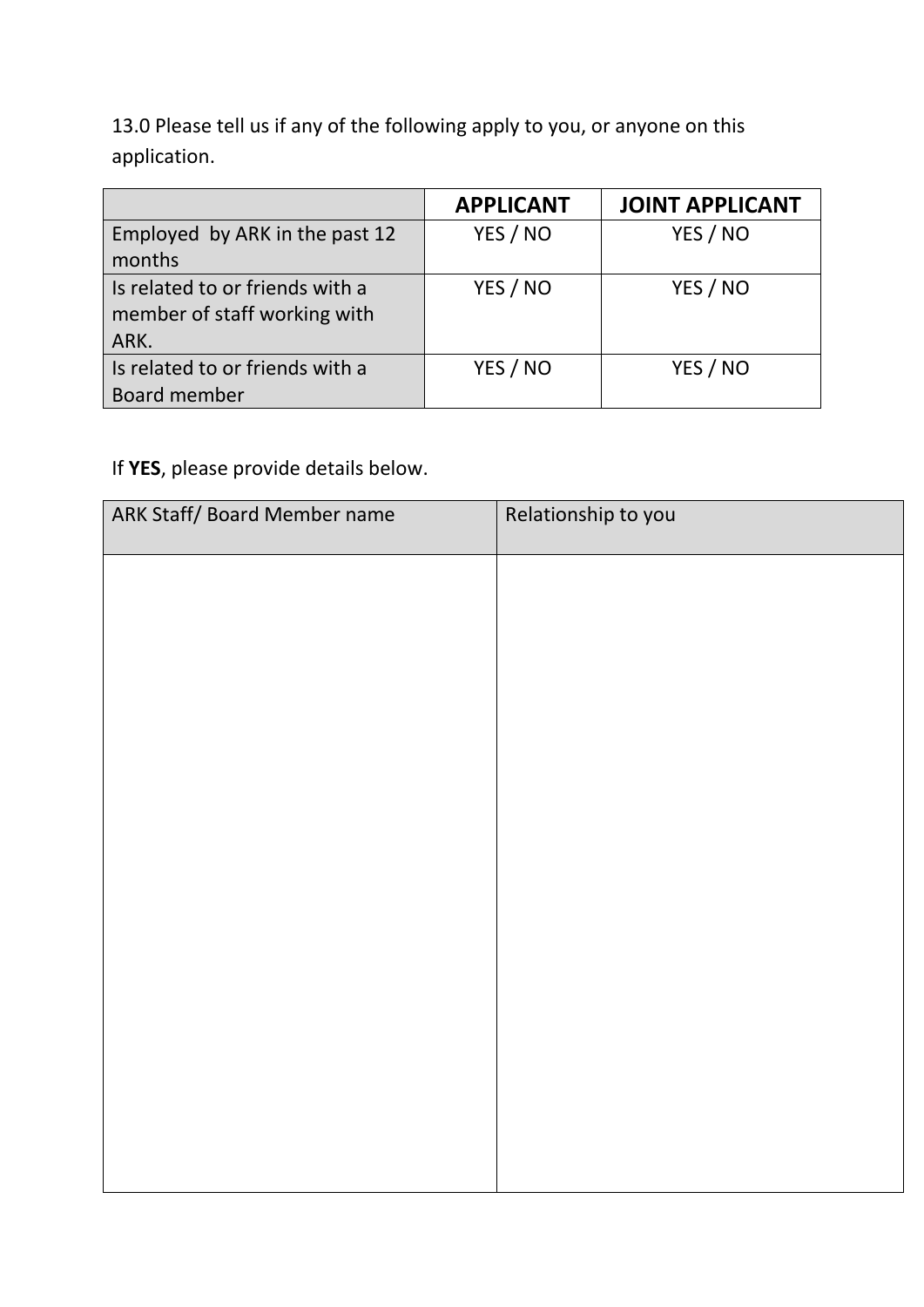14.0 Please read through the following statements and sign at the bottom to show you understand and agree with them.



All information given by me/us to ARK is true. If I/We supply false information or keep back any information my/our application may be cancelled.

If I/We are given a tenancy because I/We have given false information or I/We have kept back information, I/We understand that I/We could lose the tenancy.

| Signature of applicant       |  |
|------------------------------|--|
| Date                         |  |
| Signature of joint applicant |  |
| Date                         |  |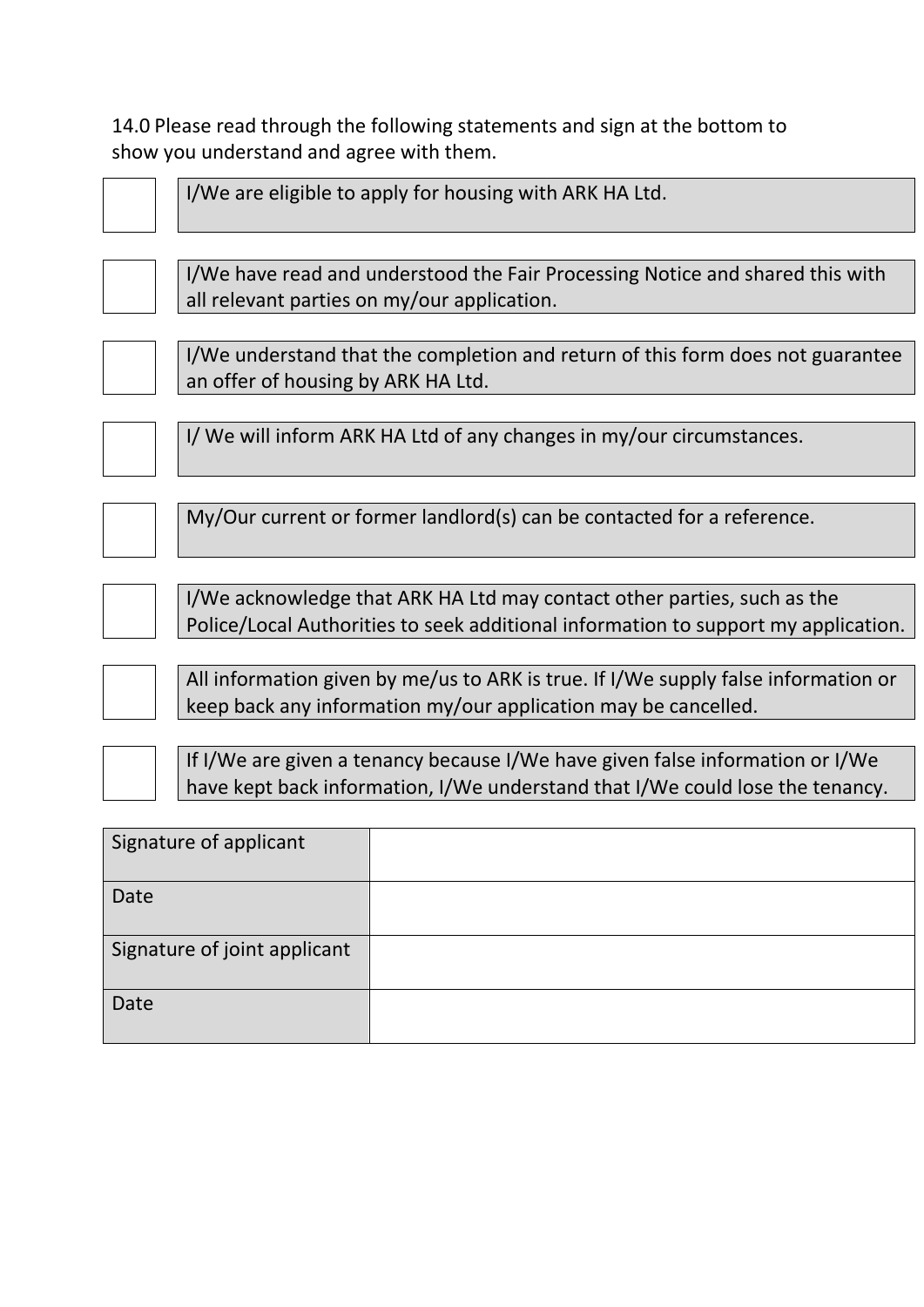#### **NOTES**

- **1. Tick box 1 if you wish to stay as the tenant and add another member of your household to your tenancy agreement to form a joint tenancy.**
- **2. Tick box 2 if one of the joint tenants wishes to end their interest in the tenancy and the other tenant wishes to remain as a sole tenant.**
- **3. Tick box 3 if you want to end your tenancy and pass this onto a member of your household (who is not already a joint tenant).**
- *4.* **Tick box 4 if the current tenant has died and you are a 'qualifying' person as defined in the Housing Scotland (2001) Act and you wish to become the new tenant (succeed to the tenancy). (***Please provide a copy of the tenant's death certificate).*
- **5. Please also make sure that you have read any other information we have given you about assigning your tenancy or succeeding to a tenancy.**